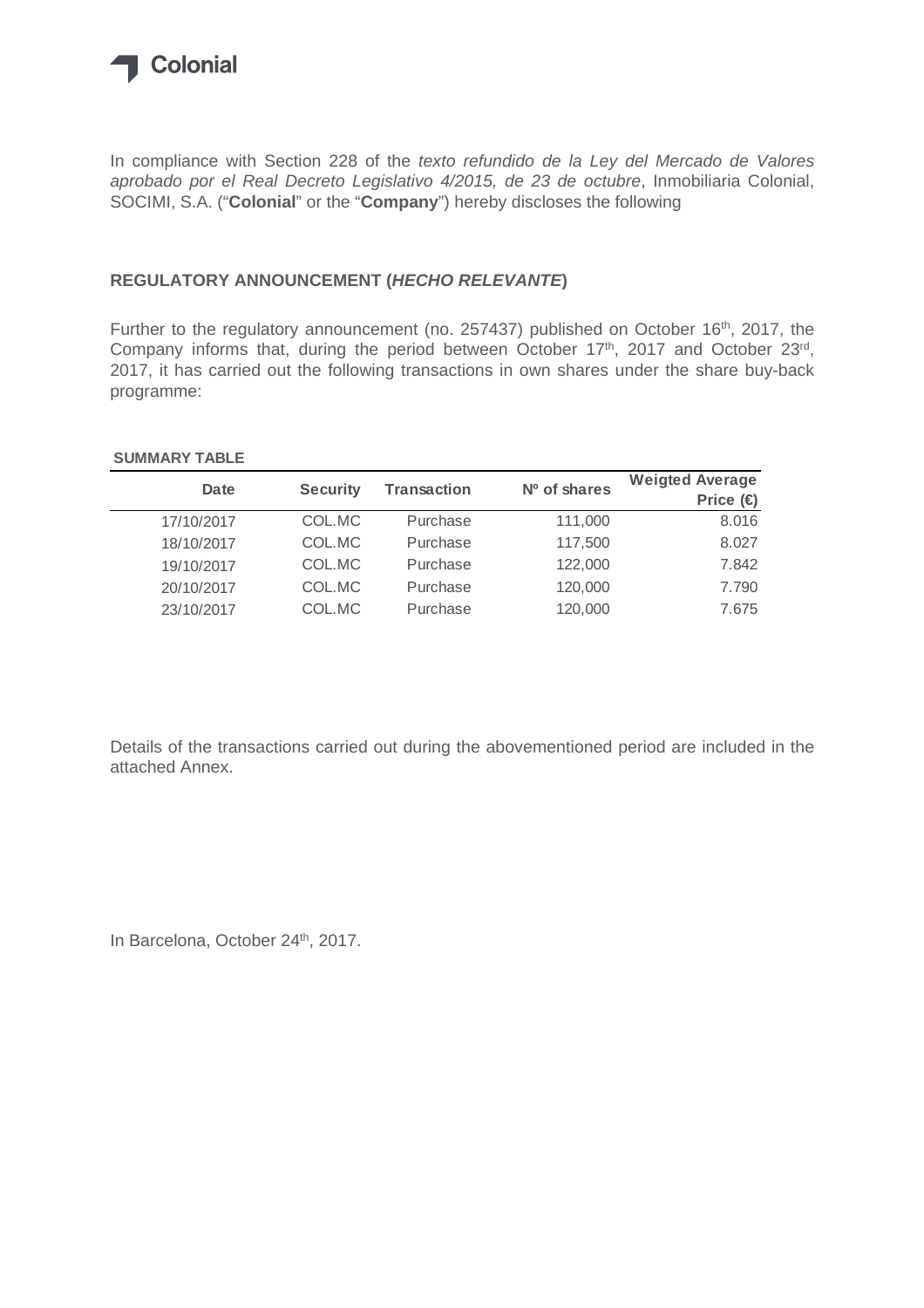

| Date       | <b>Security</b> | Transaction | Nº of shares | Price $\bigoplus$ | Intermediary        |
|------------|-----------------|-------------|--------------|-------------------|---------------------|
| 17/10/2017 | COL.MC          | Purchase    | 900          | 7.949             | Renta 4 Banco, S.A  |
| 17/10/2017 | COL.MC          | Purchase    | 900          | 7.948             | Renta 4 Banco, S.A. |
| 17/10/2017 | COL.MC          | Purchase    | 900          | 7.939             | Renta 4 Banco, S.A  |
| 17/10/2017 | COL.MC          | Purchase    | 900          | 7.944             | Renta 4 Banco, S.A  |
| 17/10/2017 | COL.MC          | Purchase    | 400          | 7.951             | Renta 4 Banco, S.A  |
| 17/10/2017 | COL.MC          | Purchase    | 1,800        | 7.955             | Renta 4 Banco, S.A  |
| 17/10/2017 | COL.MC          | Purchase    | 1,273        | 8.068             | Renta 4 Banco, S.A  |
| 17/10/2017 | COL.MC          | Purchase    | 2,546        | 8.046             | Renta 4 Banco, S.A  |
| 17/10/2017 | COL.MC          | Purchase    | 3,546        | 8.047             | Renta 4 Banco, S.A  |
| 17/10/2017 | COL.MC          | Purchase    | 3,217        | 8.049             | Renta 4 Banco, S.A  |
| 17/10/2017 | COL.MC          | Purchase    | 2,429        | 8.051             | Renta 4 Banco, S.A  |
| 17/10/2017 | COL.MC          | Purchase    | 1,156        | 8.052             | Renta 4 Banco, S.A  |
| 17/10/2017 | COL.MC          | Purchase    | 1,273        | 8.053             | Renta 4 Banco, S.A  |
| 17/10/2017 | COL.MC          | Purchase    | 2,546        | 8.054             | Renta 4 Banco, S.A  |
| 17/10/2017 | COL.MC          | Purchase    | 1,300        | 8.056             | Renta 4 Banco, S.A  |
| 17/10/2017 | COL.MC          | Purchase    | 1,100        | 8.059             | Renta 4 Banco, S.A  |
| 17/10/2017 | COL.MC          | Purchase    | 2,500        | 8.063             | Renta 4 Banco, S.A  |
| 17/10/2017 | COL.MC          | Purchase    | 1,800        | 7.957             | Renta 4 Banco, S.A  |
| 17/10/2017 | COL.MC          | Purchase    | 900          | 8.010             | Renta 4 Banco, S.A  |
| 17/10/2017 | COL.MC          | Purchase    | 900          | 7.959             | Renta 4 Banco, S.A  |
| 17/10/2017 | COL.MC          | Purchase    | 1,100        | 8.011             | Renta 4 Banco, S.A  |
| 17/10/2017 | COL.MC          | Purchase    | 1,800        | 7.965             | Renta 4 Banco, S.A  |
| 17/10/2017 | COL.MC          | Purchase    | 1,100        | 8.012             | Renta 4 Banco, S.A  |
| 17/10/2017 | COL.MC          | Purchase    | 900          | 7.966             | Renta 4 Banco, S.A  |
| 17/10/2017 | COL.MC          | Purchase    | 1,183        | 8.014             | Renta 4 Banco, S.A  |
| 17/10/2017 | COL.MC          | Purchase    | 900          | 7.967             | Renta 4 Banco, S.A  |
| 17/10/2017 | COL.MC          | Purchase    | 1,100        | 8.015             | Renta 4 Banco, S.A  |
| 17/10/2017 | COL.MC          | Purchase    | 3,000        | 7.970             | Renta 4 Banco, S.A  |
| 17/10/2017 | COL.MC          | Purchase    | 1,100        | 8.019             | Renta 4 Banco, S.A  |
| 17/10/2017 | COL.MC          | Purchase    | 900          | 7.976             | Renta 4 Banco, S.A  |
| 17/10/2017 | COL.MC          | Purchase    | 1,100        | 8.021             | Renta 4 Banco, S.A  |
| 17/10/2017 | COL.MC          | Purchase    | 900          | 7.977             | Renta 4 Banco, S.A  |
| 17/10/2017 | COL.MC          | Purchase    | 900          | 8.022             | Renta 4 Banco, S.A  |
| 17/10/2017 | COL.MC          | Purchase    | 900          | 7.979             | Renta 4 Banco, S.A  |
| 17/10/2017 | COL.MC          | Purchase    | 2,247        | 8.024             | Renta 4 Banco, S.A  |
| 17/10/2017 | COL.MC          | Purchase    | 2,500        | 7.982             | Renta 4 Banco, S.A  |
| 17/10/2017 | COL.MC          | Purchase    | 108          | 8.025             | Renta 4 Banco, S.A  |
| 17/10/2017 | COL.MC          | Purchase    | 900          | 7.983             | Renta 4 Banco, S.A  |
| 17/10/2017 | COL.MC          | Purchase    | 900          | 8.026             | Renta 4 Banco, S.A  |
| 17/10/2017 | COL.MC          | Purchase    | 2,500        | 7.985             | Renta 4 Banco, S.A. |
| 17/10/2017 | COL.MC          | Purchase    | 1,100        | 8.027             | Renta 4 Banco, S.A  |
| 17/10/2017 | COL.MC          | Purchase    | 2,700        | 7.987             | Renta 4 Banco, S.A  |
| 17/10/2017 | COL.MC          | Purchase    | 2,500        | 8.028             | Renta 4 Banco, S.A  |
| 17/10/2017 | COL.MC          | Purchase    | 1,800        | 7.990             | Renta 4 Banco, S.A  |
| 17/10/2017 | COL.MC          | Purchase    | 2,343        | 8.029             | Renta 4 Banco, S.A  |
| 17/10/2017 | COL.MC          | Purchase    | 1,800        | 7.991             | Renta 4 Banco, S.A  |
| 17/10/2017 | COL.MC          | Purchase    | 2,200        | 8.030             | Renta 4 Banco, S.A  |
| 17/10/2017 | COL.MC          | Purchase    | 900          | 7.992             | Renta 4 Banco, S.A  |
| 17/10/2017 | COL.MC          | Purchase    | 1,100        | 8.031             | Renta 4 Banco, S.A  |
| 17/10/2017 | COL.MC          | Purchase    | 900          | 7.993             | Renta 4 Banco, S.A  |
| 17/10/2017 | COL.MC          | Purchase    | 4,151        | 8.032             | Renta 4 Banco, S.A  |
| 17/10/2017 | COL.MC          | Purchase    | 1,100        | 7.994             | Renta 4 Banco, S.A  |
| 17/10/2017 | COL.MC          | Purchase    | 5,800        | 8.033             | Renta 4 Banco, S.A. |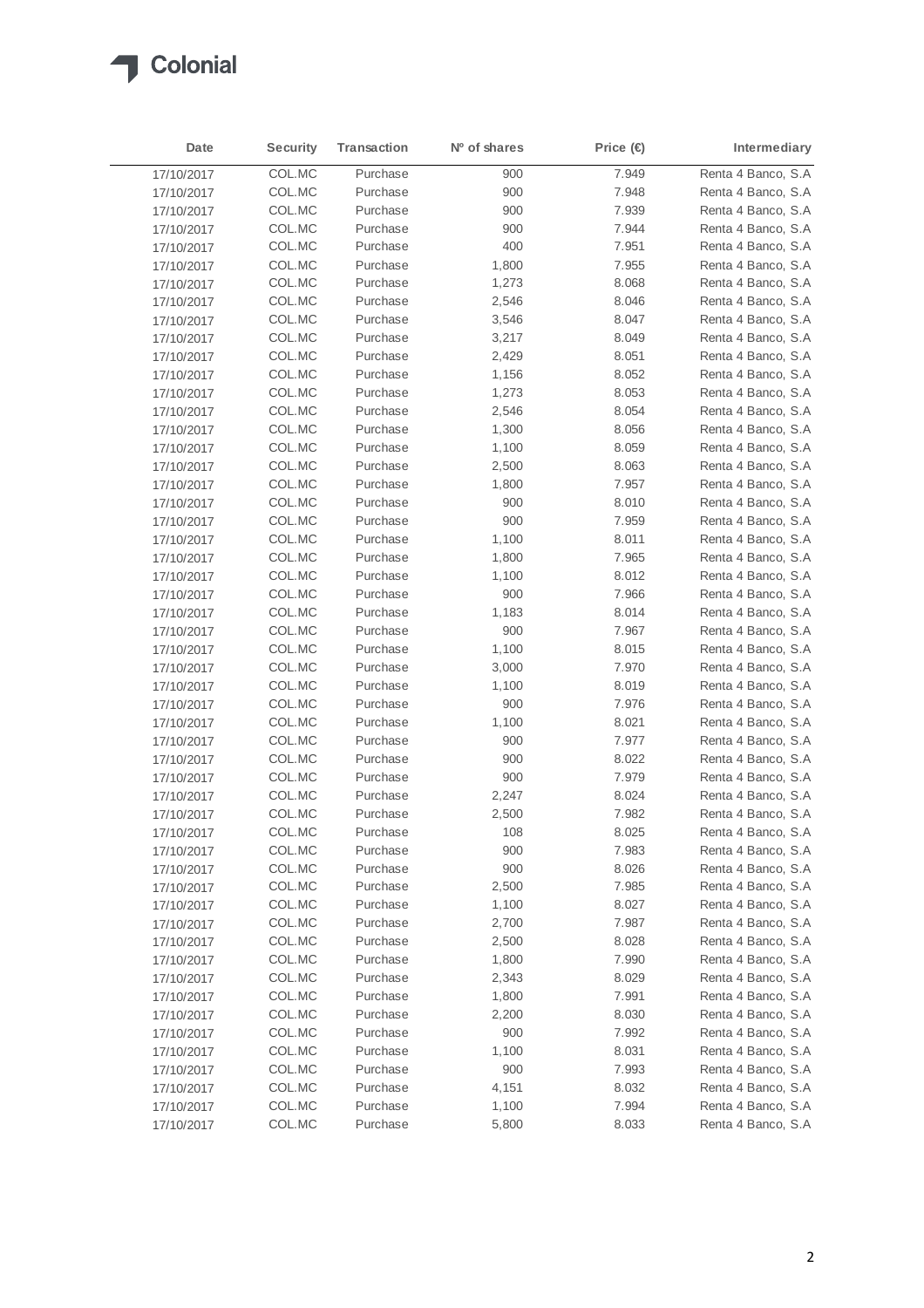

| Date       | <b>Security</b> | <b>Transaction</b> | Nº of shares   | Price $\bigoplus$ | Intermediary        |
|------------|-----------------|--------------------|----------------|-------------------|---------------------|
| 17/10/2017 | COL.MC          | Purchase           | 900            | 7.995             | Renta 4 Banco, S.A  |
| 17/10/2017 | COL.MC          | Purchase           | 3,300          | 8.034             | Renta 4 Banco, S.A  |
| 17/10/2017 | COL.MC          | Purchase           | 133            | 7.996             | Renta 4 Banco, S.A  |
| 17/10/2017 | COL.MC          | Purchase           | 1,100          | 8.035             | Renta 4 Banco, S.A  |
| 17/10/2017 | COL.MC          | Purchase           | 900            | 7.998             | Renta 4 Banco, S.A  |
| 17/10/2017 | COL.MC          | Purchase           | 2,211          | 8.036             | Renta 4 Banco, S.A  |
| 17/10/2017 | COL.MC          | Purchase           | 1,100          | 7.999             | Renta 4 Banco, S.A  |
| 17/10/2017 | COL.MC          | Purchase           | 1,273          | 8.037             | Renta 4 Banco, S.A. |
| 17/10/2017 | COL.MC          | Purchase           | 1,100          | 8.003             | Renta 4 Banco, S.A  |
| 17/10/2017 | COL.MC          | Purchase           | 2,000          | 8.038             | Renta 4 Banco, S.A  |
| 17/10/2017 | COL.MC          | Purchase           | 2,200          | 8.004             | Renta 4 Banco, S.A  |
| 17/10/2017 | COL.MC          | Purchase           | 1,624          | 8.043             | Renta 4 Banco, S.A  |
| 17/10/2017 | COL.MC          | Purchase           | 2,000          | 8.005             | Renta 4 Banco, S.A  |
| 17/10/2017 | COL.MC          | Purchase           | 2,546          | 8.044             | Renta 4 Banco, S.A  |
| 17/10/2017 | COL.MC          | Purchase           | 622            | 8.007             | Renta 4 Banco, S.A  |
| 17/10/2017 | COL.MC          | Purchase           | 1,273          | 8.045             | Renta 4 Banco, S.A  |
| 18/10/2017 | COL.MC          | Purchase           | 800            | 8.066             | Renta 4 Banco, S.A  |
| 18/10/2017 | COL.MC          | Purchase           | 800            | 8.064             | Renta 4 Banco, S.A  |
| 18/10/2017 | COL.MC          | Purchase           | 2,871          | 8.049             | Renta 4 Banco, S.A  |
| 18/10/2017 | COL.MC          | Purchase           | 5,702          | 8.050             | Renta 4 Banco, S.A  |
| 18/10/2017 | COL.MC          | Purchase           | 3,300          | 8.051             | Renta 4 Banco, S.A  |
| 18/10/2017 | COL.MC          | Purchase           | 800            | 8.052             | Renta 4 Banco, S.A  |
| 18/10/2017 | COL.MC          | Purchase           | $\overline{2}$ | 8.053             | Renta 4 Banco, S.A  |
| 18/10/2017 | COL.MC          | Purchase           | 4,631          | 8.054             | Renta 4 Banco, S.A  |
| 18/10/2017 | COL.MC          | Purchase           | 2,400          | 8.055             | Renta 4 Banco, S.A  |
| 18/10/2017 | COL.MC          | Purchase           | 1,600          | 8.057             | Renta 4 Banco, S.A  |
| 18/10/2017 | COL.MC          | Purchase           | 2,400          | 8.059             | Renta 4 Banco, S.A  |
| 18/10/2017 | COL.MC          | Purchase           | 2,500          | 8.060             | Renta 4 Banco, S.A  |
| 18/10/2017 | COL.MC          | Purchase           | 800            | 8.011             | Renta 4 Banco, S.A  |
| 18/10/2017 | COL.MC          | Purchase           | 2,400          | 8.012             | Renta 4 Banco, S.A  |
| 18/10/2017 | COL.MC          | Purchase           | 3,125          | 8.013             | Renta 4 Banco, S.A  |
| 18/10/2017 | COL.MC          | Purchase           | 104            | 8.015             | Renta 4 Banco, S.A  |
| 18/10/2017 | COL.MC          | Purchase           | 800            | 7.981             | Renta 4 Banco, S.A  |
| 18/10/2017 | COL.MC          | Purchase           | 2,400          | 8.016             | Renta 4 Banco, S.A  |
| 18/10/2017 | COL.MC          | Purchase           | 800            | 7.982             | Renta 4 Banco, S.A  |
| 18/10/2017 | COL.MC          | Purchase           | 1,666          | 8.017             | Renta 4 Banco, S.A  |
| 18/10/2017 | COL.MC          | Purchase           | 800            | 7.983             | Renta 4 Banco, S.A  |
| 18/10/2017 | COL.MC          | Purchase           | 800            | 8.018             | Renta 4 Banco, S.A  |
| 18/10/2017 | COL.MC          | Purchase           | 800            | 7.985             | Renta 4 Banco, S.A  |
| 18/10/2017 | COL.MC          | Purchase           | 3,300          | 8.019             | Renta 4 Banco, S.A. |
| 18/10/2017 | COL.MC          | Purchase           | 800            | 7.988             | Renta 4 Banco, S.A  |
| 18/10/2017 | COL.MC          | Purchase           | 4,000          | 8.020             | Renta 4 Banco, S.A  |
| 18/10/2017 | COL.MC          | Purchase           | 800            | 7.989             | Renta 4 Banco, S.A  |
| 18/10/2017 | COL.MC          | Purchase           | 800            | 8.024             | Renta 4 Banco, S.A  |
| 18/10/2017 | COL.MC          | Purchase           | 2,710          | 7.990             | Renta 4 Banco, S.A  |
| 18/10/2017 | COL.MC          | Purchase           | 1,600          | 8.032             | Renta 4 Banco, S.A  |
| 18/10/2017 | COL.MC          | Purchase           | 2,400          | 7.991             | Renta 4 Banco, S.A  |
| 18/10/2017 | COL.MC          | Purchase           | 800            | 8.033             | Renta 4 Banco, S.A  |
| 18/10/2017 | COL.MC          | Purchase           | 21             | 7.992             | Renta 4 Banco, S.A  |
| 18/10/2017 | COL.MC          | Purchase           | 1,652          | 8.034             | Renta 4 Banco, S.A  |
| 18/10/2017 | COL.MC          | Purchase           | 1,600          | 7.993             | Renta 4 Banco, S.A  |
| 18/10/2017 | COL.MC          | Purchase           | 816            | 8.035             | Renta 4 Banco, S.A  |
| 18/10/2017 | COL.MC          | Purchase           | 800            | 7.994             | Renta 4 Banco, S.A  |
| 18/10/2017 | COL.MC          | Purchase           | 2,400          | 8.036             | Renta 4 Banco, S.A  |
| 18/10/2017 | COL.MC          | Purchase           | 800            | 7.995             | Renta 4 Banco, S.A  |
| 18/10/2017 | COL.MC          | Purchase           | 3,200          | 8.037             | Renta 4 Banco, S.A  |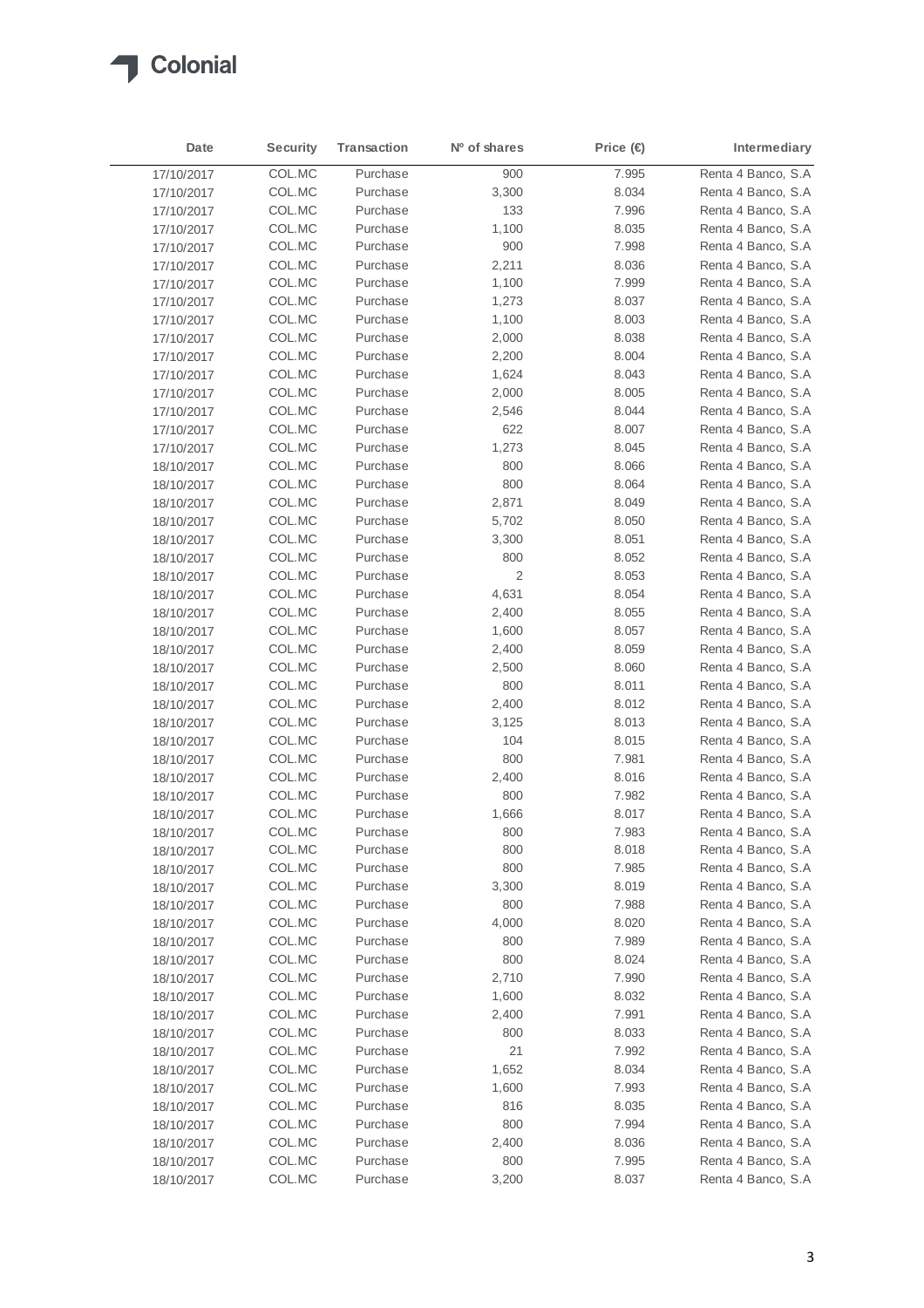

| Date       | <b>Security</b>  | <b>Transaction</b>   | Nº of shares | Price (€) | Intermediary                             |
|------------|------------------|----------------------|--------------|-----------|------------------------------------------|
| 18/10/2017 | COL.MC           | Purchase             | 3,363        | 7.996     | Renta 4 Banco, S.A                       |
| 18/10/2017 | COL.MC           | Purchase             | 800          | 8.038     | Renta 4 Banco, S.A                       |
| 18/10/2017 | COL.MC           | Purchase             | 800          | 7.997     | Renta 4 Banco, S.A                       |
| 18/10/2017 | COL.MC           | Purchase             | 800          | 8.039     | Renta 4 Banco, S.A                       |
| 18/10/2017 | COL.MC           | Purchase             | 2,400        | 7.998     | Renta 4 Banco, S.A                       |
| 18/10/2017 | COL.MC           | Purchase             | 1,285        | 8.040     | Renta 4 Banco, S.A                       |
| 18/10/2017 | COL.MC           | Purchase             | 3,300        | 7.999     | Renta 4 Banco, S.A                       |
| 18/10/2017 | COL.MC           | Purchase             | 800          | 8.041     | Renta 4 Banco, S.A                       |
| 18/10/2017 | COL.MC           | Purchase             | 1,079        | 8.000     | Renta 4 Banco, S.A                       |
| 18/10/2017 | COL.MC           | Purchase             | 5,422        | 8.042     | Renta 4 Banco, S.A                       |
| 18/10/2017 | COL.MC           | Purchase             | 1,600        | 8.001     | Renta 4 Banco, S.A                       |
| 18/10/2017 | COL.MC           | Purchase             | 3,771        | 8.044     | Renta 4 Banco, S.A                       |
| 18/10/2017 | COL.MC           | Purchase             | 3,200        | 8.002     | Renta 4 Banco, S.A                       |
| 18/10/2017 | COL.MC           | Purchase             | 2,400        | 8.045     | Renta 4 Banco, S.A                       |
| 18/10/2017 | COL.MC           | Purchase             | 4,100        | 8.003     | Renta 4 Banco, S.A                       |
| 18/10/2017 | COL.MC           | Purchase             | 4,217        | 8.046     | Renta 4 Banco, S.A                       |
|            | COL.MC           | Purchase             | 1,624        | 8.004     | Renta 4 Banco, S.A                       |
| 18/10/2017 | COL.MC           | Purchase             | 2,518        | 8.047     | Renta 4 Banco, S.A                       |
| 18/10/2017 | COL.MC           | Purchase             | 800          | 8.009     | Renta 4 Banco, S.A                       |
| 18/10/2017 | COL.MC           | Purchase             |              | 8.048     | Renta 4 Banco, S.A                       |
| 18/10/2017 |                  | Purchase             | 1,621        |           | Renta 4 Banco, S.A                       |
| 18/10/2017 | COL.MC           | Purchase             | 800          | 8.073     |                                          |
| 19/10/2017 | COL.MC           | Purchase             | 800          | 7.909     | Renta 4 Banco, S.A<br>Renta 4 Banco, S.A |
| 19/10/2017 | COL.MC           |                      | 800          | 7.926     | Renta 4 Banco, S.A                       |
| 19/10/2017 | COL.MC           | Purchase             | 800          | 7.933     | Renta 4 Banco, S.A                       |
| 19/10/2017 | COL.MC           | Purchase             | 78           | 7.963     |                                          |
| 19/10/2017 | COL.MC           | Purchase             | 78           | 7.968     | Renta 4 Banco, S.A                       |
| 19/10/2017 | COL.MC           | Purchase             | 800          | 7.787     | Renta 4 Banco, S.A                       |
| 19/10/2017 | COL.MC           | Purchase             | 2,500        | 7.890     | Renta 4 Banco, S.A                       |
| 19/10/2017 | COL.MC           | Purchase             | 961          | 7.889     | Renta 4 Banco, S.A                       |
| 19/10/2017 | COL.MC           | Purchase             | 800          | 7.872     | Renta 4 Banco, S.A                       |
| 19/10/2017 | COL.MC           | Purchase             | 800          | 7.873     | Renta 4 Banco, S.A                       |
| 19/10/2017 | COL.MC           | Purchase             | 800          | 7.874     | Renta 4 Banco, S.A                       |
| 19/10/2017 | COL.MC           | Purchase             | 1,000        | 7.880     | Renta 4 Banco, S.A                       |
| 19/10/2017 | COL.MC           | Purchase             | 800          | 7.898     | Renta 4 Banco, S.A                       |
| 19/10/2017 | COL.MC<br>COL.MC | Purchase<br>Purchase | 2,500        | 7.883     | Renta 4 Banco, S.A                       |
| 19/10/2017 |                  |                      | 3,300        | 7.884     | Renta 4 Banco, S.A                       |
| 19/10/2017 | COL.MC           | Purchase             | 800          | 7.885     | Renta 4 Banco, S.A                       |
| 19/10/2017 | COL.MC           | Purchase             | 2,868        | 7.887     | Renta 4 Banco, S.A                       |
| 19/10/2017 | COL.MC           | Purchase             | 1,600        | 7.888     | Renta 4 Banco, S.A                       |
| 19/10/2017 | COL.MC           | Purchase             | 1,000        | 7.807     | Renta 4 Banco, S.A.                      |
| 19/10/2017 | COL.MC           | Purchase             | 915          | 7.836     | Renta 4 Banco, S.A                       |
| 19/10/2017 | COL.MC           | Purchase             | 879          | 7.808     | Renta 4 Banco, S.A                       |
| 19/10/2017 | COL.MC           | Purchase             | 2,699        | 7.837     | Renta 4 Banco, S.A                       |
| 19/10/2017 | COL.MC           | Purchase             | 1,637        | 7.810     | Renta 4 Banco, S.A                       |
| 19/10/2017 | COL.MC           | Purchase             | 4,215        | 7.838     | Renta 4 Banco, S.A                       |
| 19/10/2017 | COL.MC           | Purchase             | 2,403        | 7.811     | Renta 4 Banco, S.A                       |
| 19/10/2017 | COL.MC           | Purchase             | 1,795        | 7.839     | Renta 4 Banco, S.A                       |
| 19/10/2017 | COL.MC           | Purchase             | 1,929        | 7.812     | Renta 4 Banco, S.A                       |
| 19/10/2017 | COL.MC           | Purchase             | 1,585        | 7.840     | Renta 4 Banco, S.A                       |
| 19/10/2017 | COL.MC           | Purchase             | 1,443        | 7.813     | Renta 4 Banco, S.A                       |
| 19/10/2017 | COL.MC           | Purchase             | 800          | 7.842     | Renta 4 Banco, S.A.                      |
| 19/10/2017 | COL.MC           | Purchase             | 2,102        | 7.814     | Renta 4 Banco, S.A                       |
| 19/10/2017 | COL.MC           | Purchase             | 800          | 7.843     | Renta 4 Banco, S.A                       |
| 19/10/2017 | COL.MC           | Purchase             | 5,240        | 7.815     | Renta 4 Banco, S.A                       |
| 19/10/2017 | COL.MC           | Purchase             | 628          | 7.844     | Renta 4 Banco, S.A                       |
| 19/10/2017 | COL.MC           | Purchase             | 2,560        | 7.816     | Renta 4 Banco, S.A                       |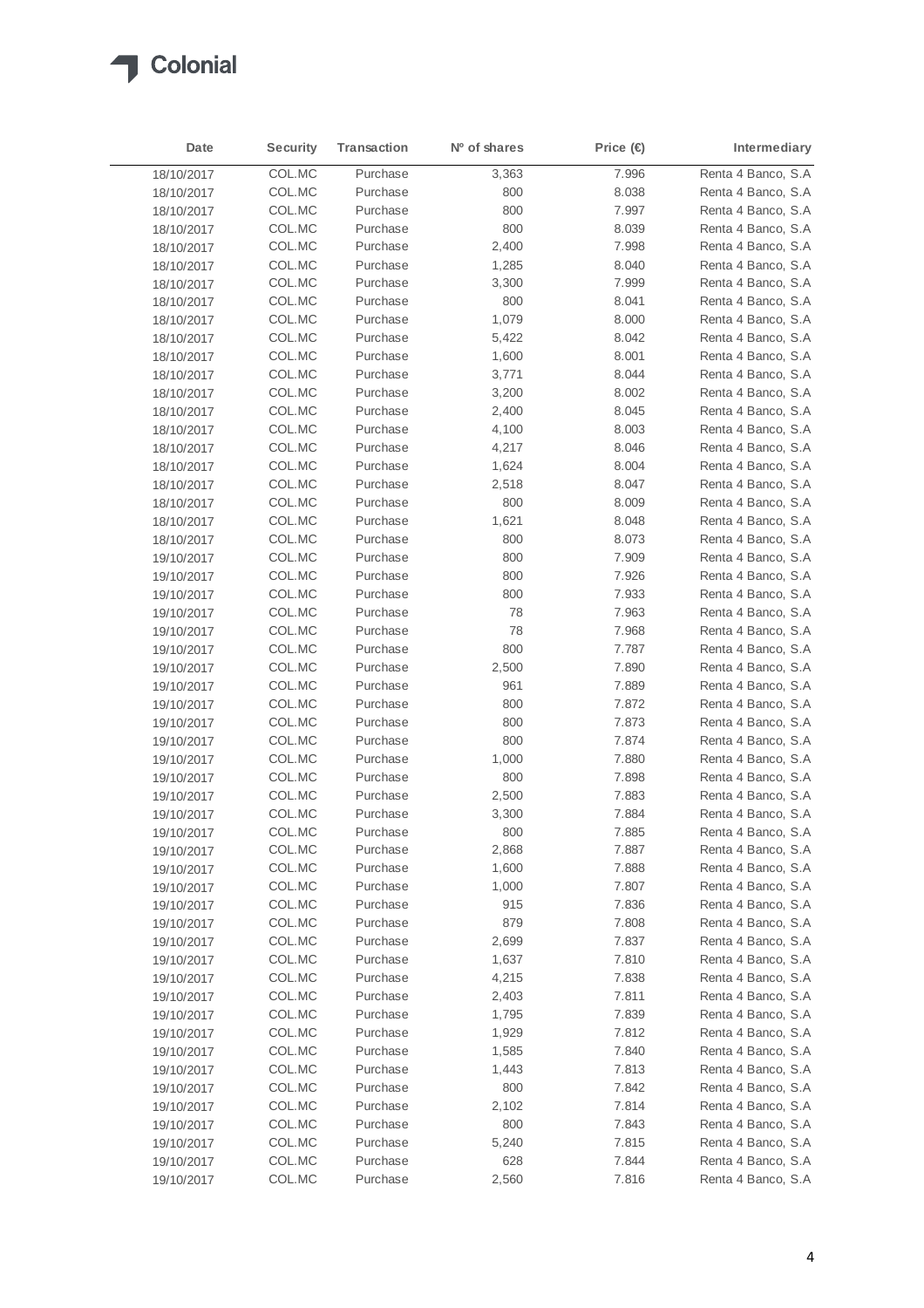

| Date       | <b>Security</b> | <b>Transaction</b> | Nº of shares | Price $\bigoplus$ | Intermediary        |
|------------|-----------------|--------------------|--------------|-------------------|---------------------|
| 19/10/2017 | COL.MC          | Purchase           | 800          | 7.845             | Renta 4 Banco, S.A  |
| 19/10/2017 | COL.MC          | Purchase           | 3,664        | 7.818             | Renta 4 Banco, S.A  |
| 19/10/2017 | COL.MC          | Purchase           | 4,190        | 7.846             | Renta 4 Banco, S.A  |
| 19/10/2017 | COL.MC          | Purchase           | 1,763        | 7.819             | Renta 4 Banco, S.A  |
| 19/10/2017 | COL.MC          | Purchase           | 800          | 7.847             | Renta 4 Banco, S.A  |
| 19/10/2017 | COL.MC          | Purchase           | 550          | 7.821             | Renta 4 Banco, S.A  |
| 19/10/2017 | COL.MC          | Purchase           | 2,745        | 7.849             | Renta 4 Banco, S.A  |
| 19/10/2017 | COL.MC          | Purchase           | 880          | 7.822             | Renta 4 Banco, S.A  |
| 19/10/2017 | COL.MC          | Purchase           | 80           | 7.850             | Renta 4 Banco, S.A  |
| 19/10/2017 | COL.MC          | Purchase           | 1,680        | 7.823             | Renta 4 Banco, S.A  |
| 19/10/2017 | COL.MC          | Purchase           | 800          | 7.852             | Renta 4 Banco, S.A  |
| 19/10/2017 | COL.MC          | Purchase           | 3,437        | 7.824             | Renta 4 Banco, S.A  |
| 19/10/2017 | COL.MC          | Purchase           | 1,294        | 7.853             | Renta 4 Banco, S.A  |
| 19/10/2017 | COL.MC          | Purchase           | 6,788        | 7.825             | Renta 4 Banco, S.A  |
| 19/10/2017 | COL.MC          | Purchase           | 1,048        | 7.854             | Renta 4 Banco, S.A  |
| 19/10/2017 | COL.MC          | Purchase           | 9,656        | 7.826             | Renta 4 Banco, S.A  |
| 19/10/2017 | COL.MC          | Purchase           | 648          | 7.855             | Renta 4 Banco, S.A  |
| 19/10/2017 | COL.MC          | Purchase           | 2,653        | 7.827             | Renta 4 Banco, S.A  |
| 19/10/2017 | COL.MC          | Purchase           | 915          | 7.856             | Renta 4 Banco, S.A  |
| 19/10/2017 | COL.MC          | Purchase           | 2,080        | 7.828             | Renta 4 Banco, S.A  |
| 19/10/2017 | COL.MC          | Purchase           | 215          | 7.859             | Renta 4 Banco, S.A  |
| 19/10/2017 | COL.MC          | Purchase           | 3,772        | 7.829             | Renta 4 Banco, S.A  |
| 19/10/2017 | COL.MC          | Purchase           | 915          | 7.861             | Renta 4 Banco, S.A  |
| 19/10/2017 | COL.MC          | Purchase           | 774          | 7.830             | Renta 4 Banco, S.A  |
| 19/10/2017 | COL.MC          | Purchase           | 800          | 7.897             | Renta 4 Banco, S.A  |
| 19/10/2017 | COL.MC          | Purchase           | 1,224        | 7.831             | Renta 4 Banco, S.A  |
| 19/10/2017 | COL.MC          | Purchase           | 800          | 7.864             | Renta 4 Banco, S.A  |
| 19/10/2017 | COL.MC          | Purchase           | 2,010        | 7.832             | Renta 4 Banco, S.A  |
| 19/10/2017 | COL.MC          | Purchase           | 800          | 7.867             | Renta 4 Banco, S.A  |
| 19/10/2017 | COL.MC          | Purchase           | 800          | 7.833             | Renta 4 Banco, S.A  |
| 19/10/2017 | COL.MC          | Purchase           | 800          | 7.868             | Renta 4 Banco, S.A  |
| 19/10/2017 | COL.MC          | Purchase           | 1,012        | 7.834             | Renta 4 Banco, S.A  |
| 19/10/2017 | COL.MC          | Purchase           | 127          | 7.869             | Renta 4 Banco, S.A  |
| 19/10/2017 | COL.MC          | Purchase           | 4,365        | 7.835             | Renta 4 Banco, S.A  |
| 19/10/2017 | COL.MC          | Purchase           | 800          | 7.871             | Renta 4 Banco, S.A  |
| 19/10/2017 | COL.MC          | Purchase           | 800          | 7.893             | Renta 4 Banco, S.A  |
| 19/10/2017 | COL.MC          | Purchase           | 800          | 7.895             | Renta 4 Banco, S.A  |
| 20/10/2017 | COL.MC          | Purchase           | 1,000        | 7.822             | Renta 4 Banco, S.A  |
| 20/10/2017 | COL.MC          | Purchase           | 1,000        | 7.823             | Renta 4 Banco, S.A  |
| 20/10/2017 | COL.MC          | Purchase           | 430          | 7.824             | Renta 4 Banco, S.A  |
| 20/10/2017 | COL.MC          | Purchase           | 1,000        | 7.825             | Renta 4 Banco, S.A  |
| 20/10/2017 | COL.MC          | Purchase           | 1,000        | 7.833             | Renta 4 Banco, S.A  |
| 20/10/2017 | COL.MC          | Purchase           | 3,379        | 7.815             | Renta 4 Banco, S.A  |
| 20/10/2017 | COL.MC          | Purchase           | 554          | 7.812             | Renta 4 Banco, S.A  |
| 20/10/2017 | COL.MC          | Purchase           | 3,088        | 7.798             | Renta 4 Banco, S.A  |
| 20/10/2017 | COL.MC          | Purchase           | 20,456       | 7.800             | Renta 4 Banco, S.A  |
| 20/10/2017 | COL.MC          | Purchase           | 6,000        | 7.801             | Renta 4 Banco, S.A  |
| 20/10/2017 | COL.MC          | Purchase           | 4,000        | 7.802             | Renta 4 Banco, S.A  |
| 20/10/2017 | COL.MC          | Purchase           | 2,000        | 7.803             | Renta 4 Banco, S.A  |
| 20/10/2017 | COL.MC          | Purchase           | 1,000        | 7.804             | Renta 4 Banco, S.A  |
| 20/10/2017 | COL.MC          | Purchase           | 7,223        | 7.805             | Renta 4 Banco, S.A  |
| 20/10/2017 | COL.MC          | Purchase           | 1,000        | 7.806             | Renta 4 Banco, S.A  |
| 20/10/2017 | COL.MC          | Purchase           | 3,324        | 7.807             | Renta 4 Banco, S.A. |
| 20/10/2017 | COL.MC          | Purchase           | 7,509        | 7.810             | Renta 4 Banco, S.A  |
| 20/10/2017 | COL.MC          | Purchase           | 1,000        | 7.744             | Renta 4 Banco, S.A  |
| 20/10/2017 | COL.MC          | Purchase           | 2,000        | 7.747             | Renta 4 Banco, S.A  |
| 20/10/2017 | COL.MC          | Purchase           | 2,000        | 7.749             | Renta 4 Banco, S.A  |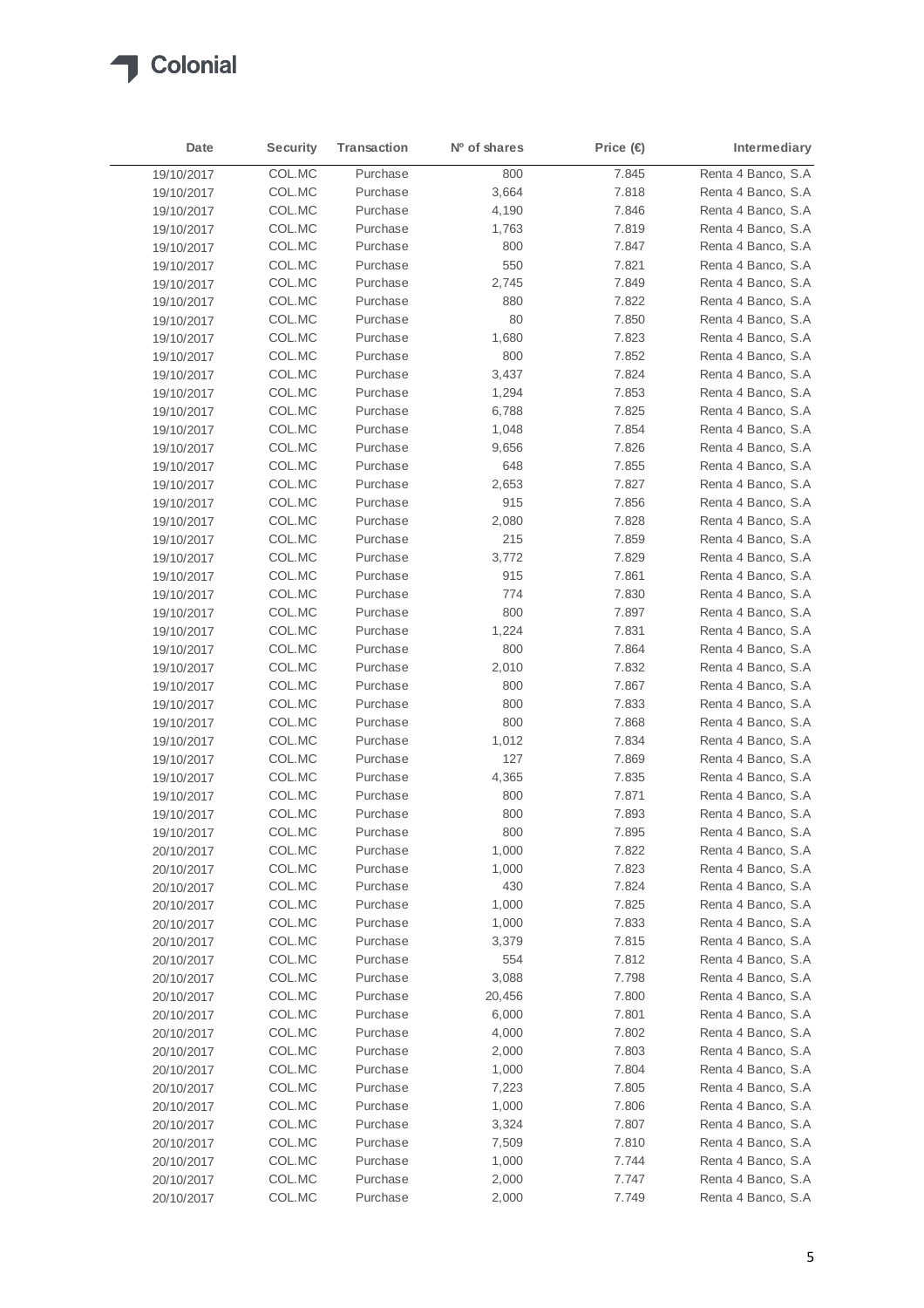

| Date       | <b>Security</b> | Transaction | Nº of shares | Price (€ | Intermediary       |
|------------|-----------------|-------------|--------------|----------|--------------------|
| 20/10/2017 | COL.MC          | Purchase    | 1,000        | 7.751    | Renta 4 Banco, S.A |
| 20/10/2017 | COL.MC          | Purchase    | 3,000        | 7.752    | Renta 4 Banco, S.A |
| 20/10/2017 | COL.MC          | Purchase    | 1,624        | 7.753    | Renta 4 Banco, S.A |
| 20/10/2017 | COL.MC          | Purchase    | 1,002        | 7.754    | Renta 4 Banco, S.A |
| 20/10/2017 | COL.MC          | Purchase    | 1,022        | 7.755    | Renta 4 Banco, S.A |
| 20/10/2017 | COL.MC          | Purchase    | 222          | 7.756    | Renta 4 Banco, S.A |
| 20/10/2017 | COL.MC          | Purchase    | 2,000        | 7.758    | Renta 4 Banco, S.A |
| 20/10/2017 | COL.MC          | Purchase    | 1,505        | 7.761    | Renta 4 Banco, S.A |
| 20/10/2017 | COL.MC          | Purchase    | 3,000        | 7.766    | Renta 4 Banco, S.A |
| 20/10/2017 | COL.MC          | Purchase    | 417          | 7.772    | Renta 4 Banco, S.A |
| 20/10/2017 | COL.MC          | Purchase    | 2,000        | 7.775    | Renta 4 Banco, S.A |
| 20/10/2017 | COL.MC          | Purchase    | 1,024        | 7.776    | Renta 4 Banco, S.A |
| 20/10/2017 | COL.MC          | Purchase    | 1,000        | 7.781    | Renta 4 Banco, S.A |
| 20/10/2017 | COL.MC          | Purchase    | 1,000        | 7.784    | Renta 4 Banco, S.A |
| 20/10/2017 | COL.MC          | Purchase    | 2,000        | 7.785    | Renta 4 Banco, S.A |
| 20/10/2017 | COL.MC          | Purchase    | 1,000        | 7.787    | Renta 4 Banco, S.A |
| 20/10/2017 | COL.MC          | Purchase    | 1,000        | 7.788    | Renta 4 Banco, S.A |
| 20/10/2017 | COL.MC          | Purchase    | 141          | 7.728    | Renta 4 Banco, S.A |
| 20/10/2017 | COL.MC          | Purchase    | 5,000        | 7.790    | Renta 4 Banco, S.A |
| 20/10/2017 | COL.MC          | Purchase    | 1,500        | 7.731    | Renta 4 Banco, S.A |
| 20/10/2017 | COL.MC          | Purchase    | 1,307        | 7.791    | Renta 4 Banco, S.A |
| 20/10/2017 | COL.MC          | Purchase    | 1,000        | 7.735    | Renta 4 Banco, S.A |
| 20/10/2017 | COL.MC          | Purchase    | 2,878        | 7.792    | Renta 4 Banco, S.A |
| 20/10/2017 | COL.MC          | Purchase    | 300          | 7.738    | Renta 4 Banco, S.A |
| 20/10/2017 | COL.MC          | Purchase    | 1,000        | 7.794    | Renta 4 Banco, S.A |
| 20/10/2017 | COL.MC          | Purchase    | 3,000        | 7.741    | Renta 4 Banco, S.A |
| 20/10/2017 | COL.MC          | Purchase    | 1,665        | 7.795    | Renta 4 Banco, S.A |
| 20/10/2017 | COL.MC          | Purchase    | 2,000        | 7.742    | Renta 4 Banco, S.A |
| 20/10/2017 | COL.MC          | Purchase    | 2,000        | 7.797    | Renta 4 Banco, S.A |
| 20/10/2017 | COL.MC          | Purchase    | 4,000        | 7.818    | Renta 4 Banco, S.A |
| 20/10/2017 | COL.MC          | Purchase    | 430          | 7.819    | Renta 4 Banco, S.A |
| 20/10/2017 | COL.MC          | Purchase    | 1,000        | 7.820    | Renta 4 Banco, S.A |
| 23/10/2017 | COL.MC          | Purchase    | 3,000        | 7.665    | Renta 4 Banco, S.A |
| 23/10/2017 | COL.MC          | Purchase    | 4,000        | 7.664    | Renta 4 Banco, S.A |
| 23/10/2017 | COL.MC          | Purchase    | 2,000        | 7.652    | Renta 4 Banco, S.A |
| 23/10/2017 | COL.MC          | Purchase    | 1,200        | 7.653    | Renta 4 Banco, S.A |
| 23/10/2017 | COL.MC          | Purchase    | 1,792        | 7.654    | Renta 4 Banco, S.A |
| 23/10/2017 | COL.MC          | Purchase    | 2,000        | 7.655    | Renta 4 Banco, S.A |
| 23/10/2017 | COL.MC          | Purchase    | 4,357        | 7.656    | Renta 4 Banco, S.A |
| 23/10/2017 | COL.MC          | Purchase    | 2,976        | 7.657    | Renta 4 Banco, S.A |
| 23/10/2017 | COL.MC          | Purchase    | 3,000        | 7.659    | Renta 4 Banco, S.A |
| 23/10/2017 | COL.MC          | Purchase    | 3,000        | 7.660    | Renta 4 Banco, S.A |
| 23/10/2017 | COL.MC          | Purchase    | 2,000        | 7.661    | Renta 4 Banco, S.A |
| 23/10/2017 | COL.MC          | Purchase    | 1,000        | 7.662    | Renta 4 Banco, S.A |
| 23/10/2017 | COL.MC          | Purchase    | 945          | 7.623    | Renta 4 Banco, S.A |
| 23/10/2017 | COL.MC          | Purchase    | 1,000        | 7.639    | Renta 4 Banco, S.A |
| 23/10/2017 | COL.MC          | Purchase    | 979          | 7.644    | Renta 4 Banco, S.A |
| 23/10/2017 | COL.MC          | Purchase    | 1,000        | 7.648    | Renta 4 Banco, S.A |
| 23/10/2017 | COL.MC          | Purchase    | 1,000        | 7.649    | Renta 4 Banco, S.A |
| 23/10/2017 | COL.MC          | Purchase    | 1,000        | 7.651    | Renta 4 Banco, S.A |
| 23/10/2017 | COL.MC          | Purchase    | 2,525        | 7.667    | Renta 4 Banco, S.A |
| 23/10/2017 | COL.MC          | Purchase    | 1,000        | 7.668    | Renta 4 Banco, S.A |
| 23/10/2017 | COL.MC          | Purchase    | 3,805        | 7.670    | Renta 4 Banco, S.A |
| 23/10/2017 | COL.MC          | Purchase    | 3,526        | 7.671    | Renta 4 Banco, S.A |
| 23/10/2017 | COL.MC          | Purchase    | 221          | 7.703    | Renta 4 Banco, S.A |
| 23/10/2017 | COL.MC          | Purchase    | 4,744        | 7.672    | Renta 4 Banco, S.A |
| 23/10/2017 | COL.MC          | Purchase    | 1,000        | 7.707    | Renta 4 Banco, S.A |